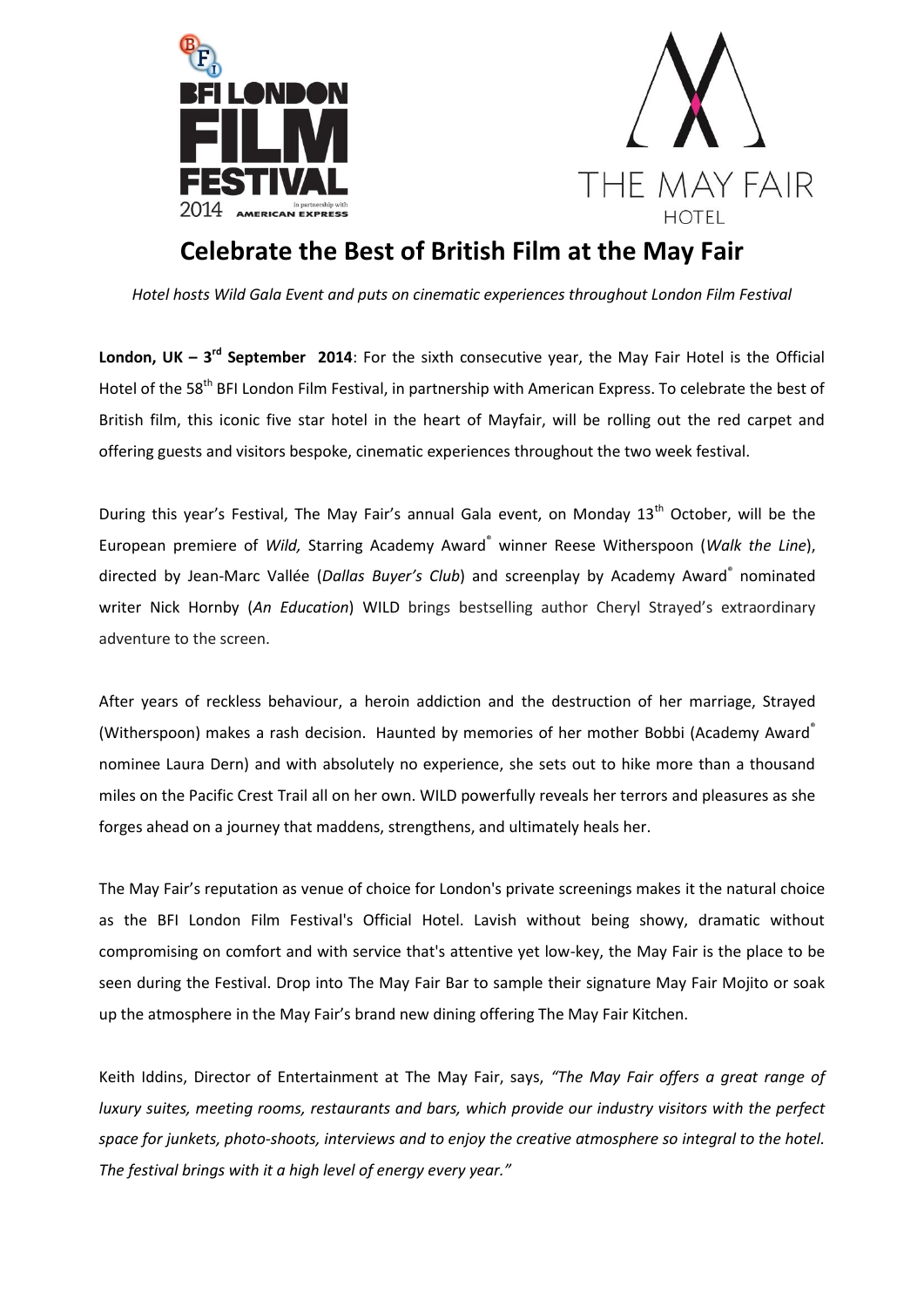



Boasting [an unrivalled collection](http://www.themayfairsuites.com/) of London's most stylish suites, bars, restaurants and meeting spaces, The May Fair is the perfect venue for business and pleasure throughout the BFI London Film Festival. Visi[t http://www.themayfairhotel.co.uk/bfimf](http://www.themayfairhotel.co.uk/bfimf) for more information.

#### **ENDS**

Please contact [EGLMedia@edelman.com](mailto:EGLMedia@edelman.com) if you require further information.

If you have any requirements at any point during the full programme of the BFI London Film Festival, including access to the screening room, private booths, suites for press junkets, or dinner reservations, please contact Keith Iddins on [KEITH.IDDINS@themayfairhotel.co.uk.](mailto:KEITH.IDDINS@themayfairhotel.co.uk)

#### **About The May Fair Hotel**

There are 5 star luxury hotels, and then there is The May Fair: an icon of expressive contemporary design, bringing together boutique attention to detail with grand hotel service. A legendary luxury hotel with a glamorous past, The May Fair was first opened by King George V in 1927 and offers over 400 [luxury hotel bedrooms,](http://www.themayfairhotel.co.uk/rooms_and_suites) including 12 of the capital's most memorable [hotel suites,](http://www.themayfairsuites.com/) a discreet [spa,](http://www.themayfairhotel.co.uk/spa) a finedining [restaurant](http://www.themayfairhotel.co.uk/mayfairkitchen) and the quintessential London [Casino.](http://www.themayfairhotel.co.uk/casino) The spirit of surrounding Mayfair is captured beautifully, especially in our destination [May Fair Bar,](http://www.themayfairhotel.co.uk/bar) breathtaking [Crystal Room](http://www.themayfairhotel.co.uk/crystal) and opulent Danziger [Suite,](http://www.themayfairhotel.co.uk/danziger) which between them have played host to some of London's most extravagant society events.

Visit the main website at [www.themayfairhotel.co.uk,](http://www.themayfairhotel.co.uk/) and [www.themayfairsuites.com](http://www.themayfairsuites.com/) for more information on the suites collection at The May Fair Hotel.

Join us on [Facebook,](http://www.facebook.com/TheMayFair) [YouTube](http://www.youtube.com/TheMayFairHotel) and @TheMayFairHotel on [Twitter.](http://www.twitter.com/TheMayFairHotel) Our latest news can also be found at [www.themayfairhotel.co.uk/blog](http://www.themayfairhotel.co.uk/blog)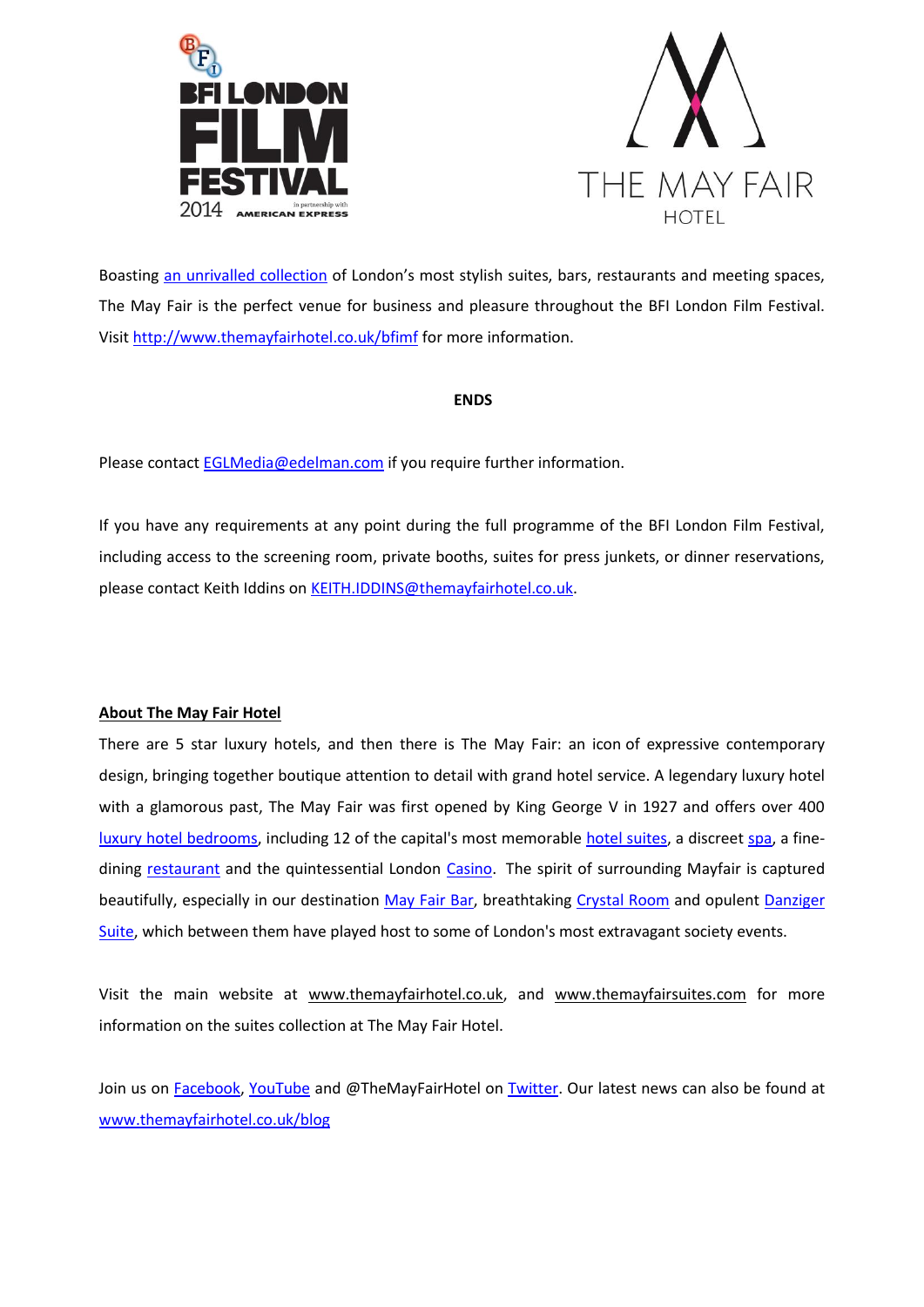



## **About the BFI**

The BFI is the lead organisation for film in the UK with the ambition to create a flourishing film environment in which innovation, opportunity and creativity can thrive by:

- Connecting audiences to the widest choice of British and World cinema
- Preserving and restoring the most significant film collection in the world for today and future generations
- Championing emerging and world class film makers in the UK
- Investing in creative, distinctive and entertaining work
- Promoting British film and talent to the world
- Growing the next generation of film makers and audiences

### **The BFI London Film Festival**

BFI London Film Festival is Britain's leading film event and one of the world's best film festivals. It introduces the finest new British and international films to an expanding London and UK-wide audience and attracts significant international film industry participation. LFF is a compelling combination of red carpet glamour, friendly audiences and vibrant exchange. LFF provides an essential profiling opportunity for films seeking global success; promotes the careers of British and international filmmakers through its industry and awards programmes and positions London as the world's leading creative city.

facebook.com/lff

Twitter @bfi #lff